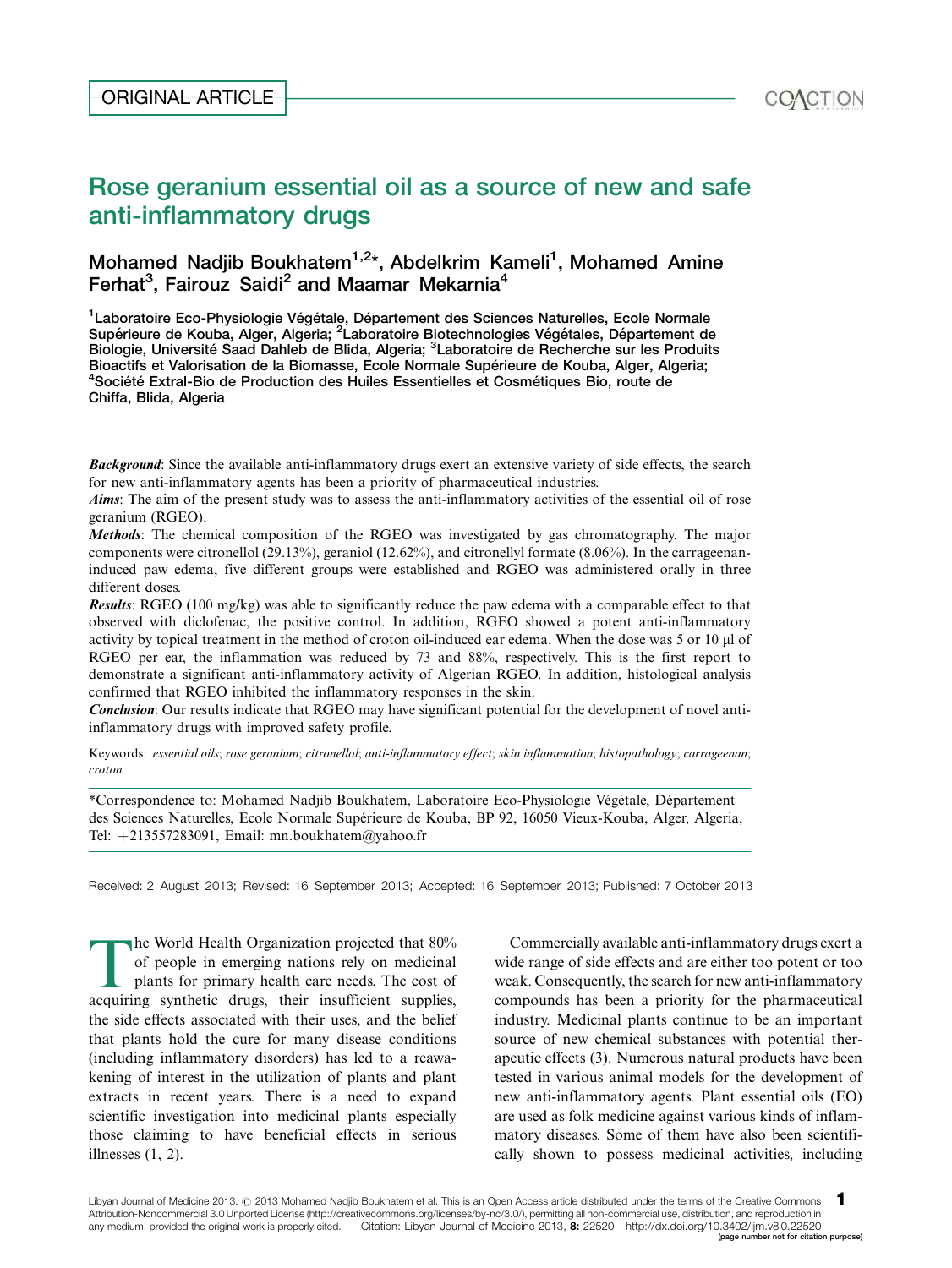anti-inflammatory activities, in experimental systems in vitro and in vivo  $(4-6)$ .

In Algeria, the use of medicinal plants as antiinflammatory drugs is a common practice, although in most cases the active principles of the plants are unknown. Therefore, the study of plant species should still be seen as a logical research strategy, in search for new anti-inflammatory drugs. The variety of climatic and geographic conditions in Algeria provides a rich source of vegetation, comprising many species of plants (7). Among these plants, rose geranium, which belongs to the Geraniaceae family, has been widely used for its antibacterial and antifungal actions. The RGEO is extracted from the leaves and stems of the plant by steam distillation. The RGEO is composed of various chemical constituents such as linalool, citronellol, geraniol, and their esters (8, 9). Rose geranium is one of the most fragrant species and its EO is used in the perfumery and cosmetics industry. It is also used as a flavoring agent and as a spice. Further, the RGEO is non-toxic, non-irritant, generally non-sensitizing, and it is not known to cause any other side effects. The therapeutic properties of RGEO include being an antidepressant, antiseptic and wound-healing (vulnerary). RGEO may also be one of the best oils for diverse dermatological problems such as oily or congested skin, eczema, and dermatitis (10, 11).

Presently, there are no published scientific data to validate the popular claims of anti-inflammatory activity of the plant. The purpose of the present study was to evaluate the anti-inflammatory activities of RGEO using the carrageenan-induced paw edema and croton oilinduced ear edema tests. In addition, we describe the identification of the various constituents of RGEO by gas chromatography  $-$  mass spectrometry (GC–MS).

# Material and methods

#### Plant material and EO extraction

Rose-scented geranium was cultivated in the aromatic garden of 'Extral-Bio' Company (Blida city, Algeria). The aerial parts of the plant were collected in September 2012. Identification of the plant was confirmed by the National Institute of Agronomy (Algiers, Algeria).

EO was obtained by steam distillation of fresh plant material (Extral-Bio Company) in a stainless steel distillation apparatus (alembic) for 3 h. The procedure consists of passing water vapor at low pressure through a tank containing the aromatic plant parts. The steam captures the oil trapped in micro-pockets within the plant tissue. The steam then passes through a cold-water refrigerated serpentine to be condensed into liquid. Upon exit, the collected liquid is a mixture of oil and floral water, which are easily separated using a Florentine vase. The RGEO thus obtained was dried

over anhydrous sodium sulfate, filtered, and stored at  $+4$ <sup>o</sup>C until tested.

## **GC-MS** analyses

GC analyses were performed using a Hewlett-Packard (HP, Palo Alto, CA, USA) gas chromatograph equipped with a flame ionization detector and HP5-MS capillary column (30 m,  $0.32$  mm,  $0.25$  µm film thickness). The oven temperature was programmed isothermally for 8 min at  $45^{\circ}$ C and then  $45-240^{\circ}$ C at  $2^{\circ}$ C/min for 15 min. Injector and detector temperatures were  $250$  and  $280^{\circ}$ C, respectively. Carrier gas was nitrogen at a flow rate of 1.2 ml/min in split mode 1:70 with an injection volume of 1 ml. The composition of RGEO was computed by the normalization method from the GC peak areas.

GC-MS analyses were performed using a Hewlett-Packard GC system interfaced with a mass spectrometer equipped with an HP5-MS capillary column (30 m, 0.32 mm,  $0.25$  µm film thicknesses). For GC-MS detection, electron ionization with ionization energy of 70 eV was used. Helium was the carrier gas at a flow rate of 1.2 ml/min with an injection volume of  $1 \mu$ . Injector and detector temperatures were set at  $250$  and  $280^{\circ}$ C, respectively.

Identification of the components of rose geranium volatile oil were made by matching their recorded mass spectra with the mass spectra data bank (Wiley 7N and NIST 2002 libraries) and by comparing their retention indices (RIs) relative to a series of hydrocarbons  $(C7-C28)$  with literature values (12).

# Experimental animals

Carrageenan-induced paw edema and croton oil-induced ear edema was carried out on male Swiss mice  $(25-30 \text{ g})$ . Male animals were purchased from the laboratory of toxicology of Antibiotical Saidal Company (Medea, Algeria) and were housed in groups of six per standard cage, on a 12 h light/dark cycle with free access to food and water. They were acclimatized to laboratory conditions for at least 1 week before testing. The food was withdrawn on the day before the experiment, but free access to water was allowed. A minimum of six animals was used in each group.

# Determination of median lethal dose  $(LD_{50})$

 $LD_{50}$  of the RGEO was estimated in mice by using the method of Hilan et al. (13). In a preliminary test, animals in groups of three received 10, 100, or 1,000 mg/kg of RGEO suspended in the vehicle (1% v/v Tween 80). Animals were observed for 24 h for signs of toxicity and number of deaths. The  $LD_{50}$  was calculated as the geometric mean of the dose that resulted in 100% mortality and that which caused no deaths.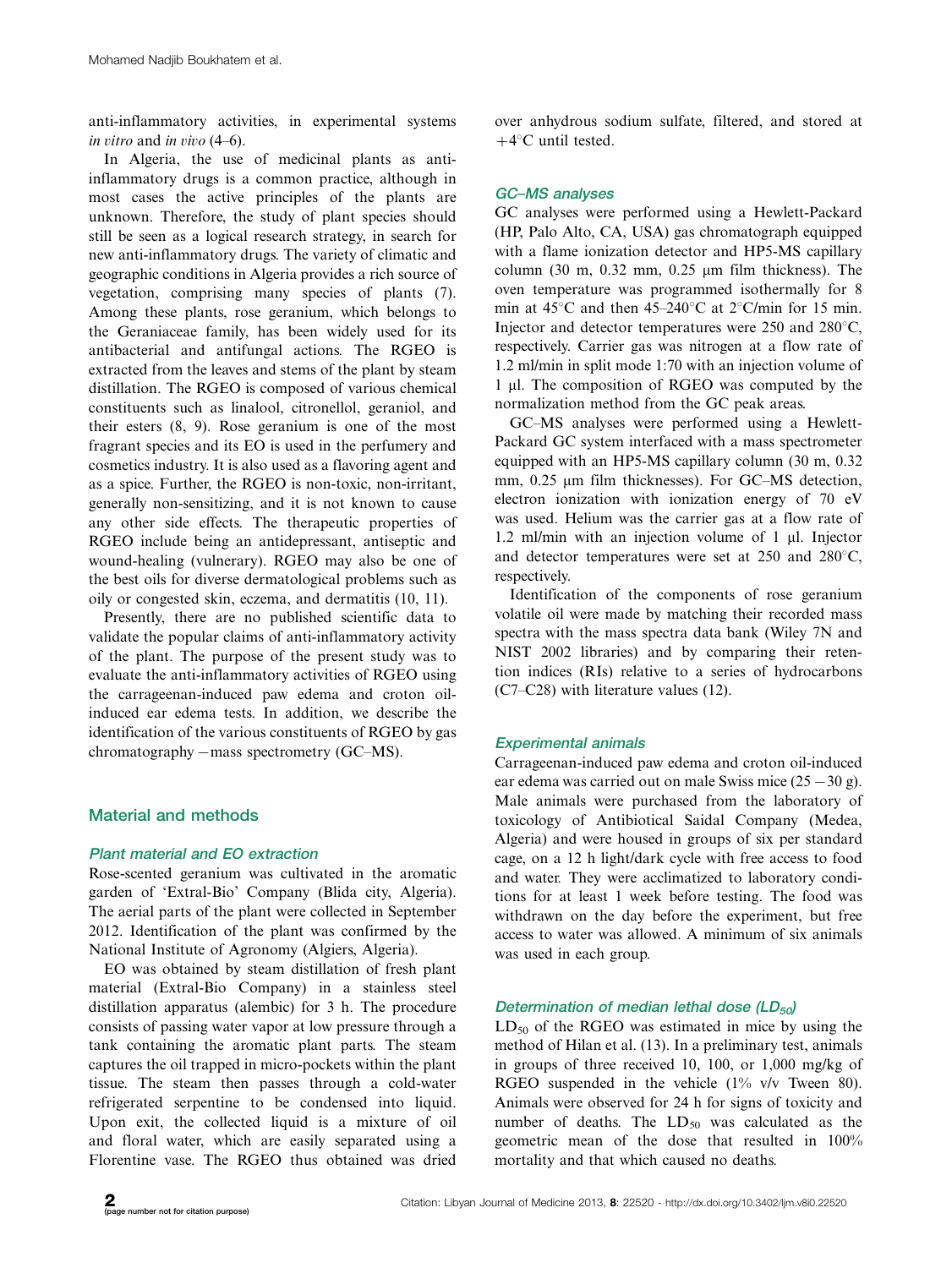# In vivo anti-inflammatory activity assay

## Carrageenan-induced paw edema in mice

The anti-inflammatory activity was evaluated by the carrageenan-induced paw edema test (14). Paw edema was induced by injecting 0.1 ml of the carrageenan  $1\%$ suspension in isotonic saline (w/v) into the sub-plantar region of the left hind paw of the mouse.

RGEO doses of 100, 200, or 400 mg/kg and vehicle (0.2% Tween 80 in 0.9% NaCl) were administrated (0.5 ml per animal) orally (per os) 30 min before injection of the edematogenic agent to different groups of mice for each treatment ( $n=6$  per group). Diclofenac sodium dissolved in 0.9% NaCl (50 mg/kg, oral) was used as a reference drug. Paw thickness was measured before the application of the inflammatory substance and every 30 min for 4 h after induction of inflammation. The difference in footpad thickness was measured by a gauge calliper (Facom, Paris, France).

Mean values of treated groups were compared with those of control group (vehicle) and analyzed statistically. The data obtained for the various groups are reported as means $\pm$ standard deviation (SD) and expressed in mm. The percentage inhibition of the inflammatory reaction was determined for each animal by comparison to the controls and calculated by the formula:

$$
I\left(\% \right) = \left[1 - \frac{\Delta(PV)_t}{\Delta(PV)_c}\right] \times 100
$$

where I (%) = percent inhibition of edema,  $(\Delta PV)t$  = the change in paw volume in the treated mice, and  $(\Delta PV)c =$ the change in paw volume in the control mice.

#### Croton oil-induced ear edema in mice

To estimate the anti-inflammatory activity of RGEO in vivo, we used the acute inflammation model of croton oilinduced mouse ear edema according to the method described by Sosa et al. (15). An acetone solution of croton oil (100  $\mu$ g/15  $\mu$ l) was carefully applied to the inner surface of the left ear of each mouse. The right ear remained untreated. Vehicle (2 ml/kg) and different doses of the RGEO (200 or 400  $\mu$ l/kg) were applied topically to the left ear about 30 min before the croton oil treatment. As a reference, we applied 1 mg/ear of the non-steroidal anti-inflammatory drug, diclofenac sodium 1% gel (Voltaren Emulgel, Novartis, France). For evaluation of the activity, two different ways were followed:

- 1) The thickness of each ear was measured with a gauge calliper 4 h after induction of inflammation. The edema was expressed as the difference between the right and left ears.
- 2) Four hours after induction of inflammation, the mice were sacrificed and a tissue sample (a plug 5 mm in diameter) was removed with a Punch Biopsy (LCH Medical products, Paris, France) from both

treated (left) and untreated (right) ears. The percentage inhibition of the inflammation was determined for each animal by comparison to the controls and calculated by the following formula:

$$
I\left(\% \right) = \left[1 - \frac{\Delta(WT)_t}{\Delta(WT)_c}\right] \times 100
$$

where I (%) = percent inhibition of edema,  $(\Delta WT)t$  = the change in weight of ear tissue in the treated mice, and  $(\Delta WT)c$  = the change in weight of ear tissue in the control mice.

#### Histopathological examination of mouse ear tissue

For morphological assessment of cutaneous inflammation, biopsies from control and treated ears of mice in each treatment group were collected at the end of the experiment. Samples were fixed in 4% formaldehyde and decalcified. Fixed tissues were serially sliced at a thickness of 5.0  $\mu$ m using a microtome (Leica, Nussloch, Germany). The sections were stained with Harry's Hematoxylin-Eosin. The tissues were examined by a light microscope (Olympus) without blinding and graded for edema as mild  $(+)$ , moderate  $(++)$ , or severe  $(++)$ . The tissue samples were also examined for epidermal hyperplasia and for inflammatory cell infiltration (mononuclear and/or polymorphonuclear cells) in the dermis inflammation phase.

#### Statistical analysis

Results of the paw edema of the mice are reported as mean $\pm$ SD. Comparison between groups was made by one-way analysis of variance (ANOVA) followed by Tukey's post hoc multiple comparison test. Differences with  $P < 0.05$  were considered statistically significant. Statistical data analysis was determined by probit analysis using XLStats 2013 Pros statistical software (Addinsoft, Paris, France).

#### Results and discussion

#### Chemical composition of volatile oil

The EO was obtained by steam distillation in a stainless steel alembic from fresh aerial part of rose-scented geranium. The rose geranium oil obtained is a yellowishgreen liquid. It has a strong lemon-rose odor. The EO was obtained with a yield of 0.15% (v/w). In a recent study (16), it has been reported that a higher yield is obtained during spring/summer (0.1%) than during autumn/winter, with an average yield of 0.06%.

The volatile oil was analyzed by GC-MS. Qualitative and quantitative studies of the oil volatile profiles are listed in Table 1 in order of their retention indices. In total, 20 compounds representing 83.5% of the EO were identified. Citronellol (29.1%), geraniol (12.6%),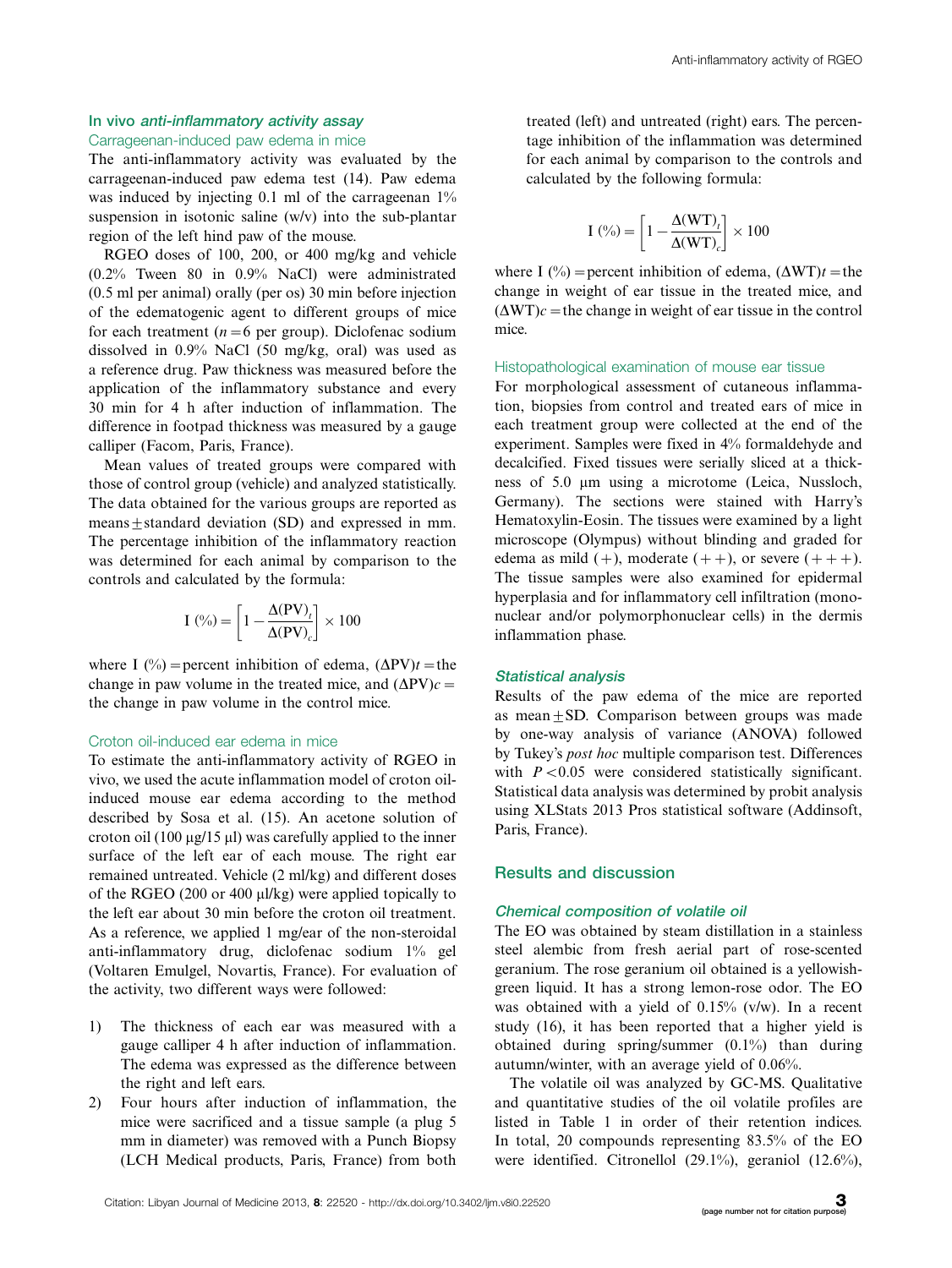Table 1. Chemical profile of rose geranium essential oil extracted by steam distillation

| No. | Compounds <sup>a</sup>     | RI    | Content % |
|-----|----------------------------|-------|-----------|
| 1   | $\alpha$ -Pinene           | 926   | 0.85      |
| 2   | Linalool                   | 1,125 | 4.52      |
| 3   | cis-Rose oxide             | 1,129 | 0.92      |
| 4   | trans-Rose oxide           | 1,131 | 0.36      |
| 5   | Menthone                   | 1,156 | 4.21      |
| 6   | Citronellol                | 1,167 | 29.13     |
| 7   | Geraniol                   | 1,271 | 12.62     |
| 8   | Citronellyl formate        | 1,275 | 8.06      |
| 9   | Geranyl formate            | 1,300 | 3.46      |
| 10  | Citronellyl acetate        | 1,342 | 0.43      |
| 11  | $\alpha$ -Copaene          | 1,356 | 1.13      |
| 12  | Geranyl acetate            | 1,366 | 1.58      |
| 13  | Caryophellene              | 1,391 | 1.76      |
| 14  | Citronellyl propanoate     | 1,444 | 0.66      |
| 15  | $\alpha$ -Aqarofuran       | 1,545 | 0.4       |
| 16  | Geranyl N-butyrate         | 1,562 | 2.02      |
| 17  | Phenylethyl tiglate        | 1,584 | 1.26      |
| 18  | 10-epi-gamma-Eudesmol      | 1,619 | 3.31      |
| 19  | Citronellyl tiglate        | 1,667 | 0.48      |
| 20  | Geranyl tiglate            | 1,700 | 7.14      |
|     | Total identified           |       | 83.45     |
|     | Oxygenated monoterpenes    |       | 76.85     |
|     | Monoterpene hydrocarbons   |       | 1.13      |
|     | Oxygenated sesquiterpenes  |       | 3.31      |
|     | Sesquiterpene hydrocarbons |       | 2.16      |

RIs (retention indices) were calculated on the HP-5 MS column relative to C7-C28 n-alkanes.

<sup>a</sup>Compounds listed in order of elution from an HP-5 MS column.

citronellyl formate (8.1%), geranyl tiglate (7.1%), and linalool (4.5%) were the major compounds in the oil, with minor quantities of geranyl butyrate (2.0%) and geranyl acetate (1.6%). Other constituents were found in smaller amounts  $( $2\%$ ). The rose geranium oil con$ sisted mainly of oxygenated monoterpenes (76.9%) and oxygenated sesquiterpenes (3.3%).

The data presented here are consistent with previous reports (9, 17), which demonstrated that rose geranium oils are characterized by citronellol  $(22.0-32.9%)$  as the most important component. However, our results diverge from those published by other studies (18). Generally, the observed differences in chemical composition of rose geranium oils, when compared with those reported in previous studies could be due to a number of factors, including differences in climatic conditions and geographical locations, season at the time of collection, and fertilization (17, 19). Previous reports revealed that although the chemical composition of the RGEO differed owing to the geographical origin, compounds such as

alcohols, ketones, esters, and mainly aldehydes have consistently been recorded (8, 17).

# Determination of median lethal dose  $(LD_{50})$

The RGEO did not cause any mortality in the mice in doses up to 1,000 mg/kg. Therefore, we suggest that oral  $LD_{50}$  of the tested volatile oil  $>1,000$  mg/kg. Thus, this oil can be considered as highly safe. Geranium oils were granted GRAS status (Generally Recognized As Safe) and approved by the US Food and Drug Administration (FDA) for food use (8).

#### Anti-inflammatory activity of EO

#### Carrageenan-induced paw edema in mice

The anti-inflammatory effect of EO was evaluated in carrageenan-induced paw edema in mice, an animal model widely employed to assess the anti-edematogenic effect of natural products. Carrageenan is commonly used as a phlogistic (inflammation-inducing) agent. The resulting signs and symptoms of inflammation can be measured as an increase in paw thickness due to the edema.

The anti-inflammatory effect of the EO (100–400 mg/kg) was evaluated in the paw edema model ( $n=6$  per group). As shown in Table 2, the oral administration of EO at doses of 100, 200 and 400 mg/kg resulted in 30, 38 and 73% reduction in paw edema, respectively. Furthermore, the inhibition of paw edema resulting from a 100-mg/kg EO dose was not significantly different from that of diclofenac (50 mg/kg) (73.1% vs. 80.8%,  $P > 0.05$ ). This is the first demonstration that oral administration of RGEO produces significant anti-inflammatory effects.

This evidence allows us to suggest that the antiinflammatory actions of RGEO are related to the inhibition of one or more intracellular signaling pathways involved in the effects of several inflammatory mediators. A study carried out by Abe et al. (20) showed that the EO of geranium suppressed the adherence response of human neutrophils in vitro, and the intra-peritoneal administration of this oil to mice lowered induced neutrophil recruitment into the peritoneal cavity.

Results from an investigation carried out on a number of EOs established that a single intra-peritoneal injection of RGEO clearly suppressed the carrageenan-induced foot paw edema, and repeated administration of the oil suppressed collagen-induced arthritis. These results revealed that RGEO suppressed both acute and chronic inflammatory responses in mice (21, 22).

Attempts have been made to identify the component(s) responsible for such bioactivities (23). Some plant constituents, particularly alcohol terpenoids (geraniol and citronellol), have been reported to be useful in the management of inflammatory processes  $(23-26)$ . Our results are in agreement with those reported in the literature for other EOs rich in monoterpenic alcohol and showing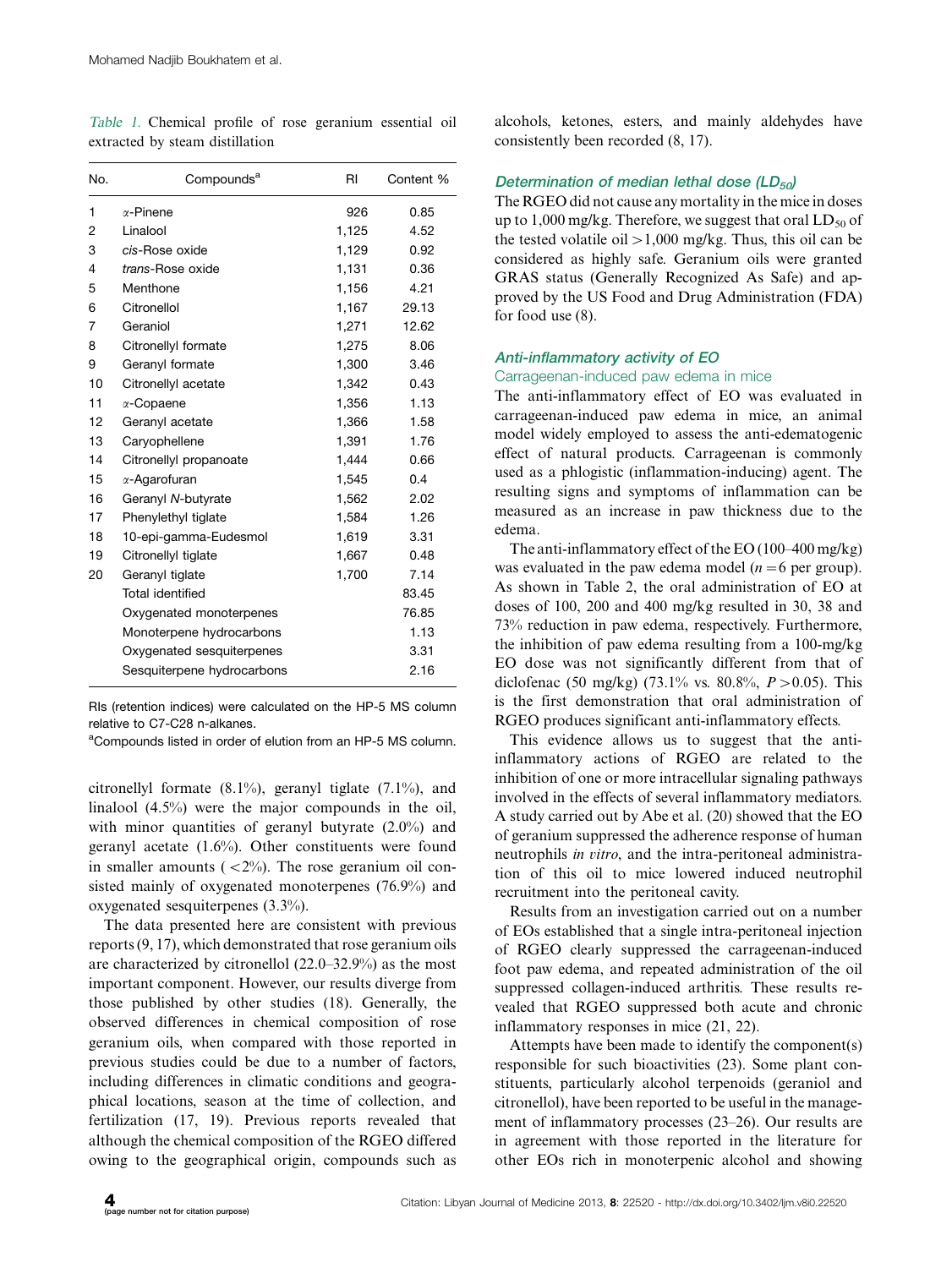| Treatment        | Dose (mg/kg) | Thickness of the left hind paw (mm), mean $\pm$ SD | Inhibition of paw edema (%) |
|------------------|--------------|----------------------------------------------------|-----------------------------|
| Negative control | 20           | $3.1 \pm 0.15^d$                                   | -                           |
| RGEO             | 400          | $3 + 0.05^{\circ}$                                 | 30.76                       |
| <b>RGEO</b>      | 200          | $2.88 \pm 0.11^{\rm b}$                            | 38.46                       |
| RGEO             | 100          | $2.81 + 0.17^a$                                    | 73.07                       |
| Diclofenac       | 50           | $2.76 + 0.12^a$                                    | 80.76                       |

Table 2. Effect of rose geranium essential oil on carrageenan-induced paw edema in mice  $(n=6)$ 

Groups if mice were pretreated with vehicle (control group, 20 mg/kg, p.o.,  $n=6$ ) diclofenac (50 mg/kg) or rose geranium essential oil at doses of 100, 200 and 400 mg/Kg (p.o.,  $n=6$ /group) 30 min before carrageenan-induced paw edema. Means within the same column followed by the same small letter are not significantly different (P > 0.05) according to ANOVA one-way analysis followed by Tukey's *post* hoc multiple comparison test.

a very strong anti-inflammatory effect. Further, the major constituents of the oil, namely citronellol, geraniol, and linalool, were previously shown to possess antiinflammatory activities (20, 27). It has been reported (24) that RGEO might be beneficial in the prevention/ treatment of neurodegenerative diseases in which inflammation is part of the pathophysiology.

#### Croton oil-induced ear edema in mice

Since we found that RGEO has anti-inflammatory activity in carrageenan-induced edema, we evaluated its activity further in croton oil-induced ear edema to assess the potential anti-inflammatory effect of topically applied RGEO in vivo. The results showed dose-dependent reduction of ear edema (Table 3). RGEO at doses of 200 or 400  $\mu$ l/kg applied topically produced 73 and 88% inhibition of ear edema, respectively. Diclofenac sodium (40 mg/kg) produced 85% inhibition of croton oilinduced inflammation, and this effect was not statistically different from that observed with the maximum dose of RGEO. To the best of our knowledge, this is the first report to demonstrate that Algerian RGEO possesses significant anti-inflammatory activity.

Table 3. Topical application of rose geranium essential oil prevents croton oil-induced ear edema in mice

| Treatment               | Dose (µl/kg) | Weight edema<br>(mg) mean $\pm$ SD Inhibition (%) |       |
|-------------------------|--------------|---------------------------------------------------|-------|
| <b>Negative Control</b> | 50           | $23.75 + 7.67^{\circ}$                            |       |
| <b>RGEO</b>             | 200          | $11.25 + 3.30^b$                                  | 73.52 |
| <b>RGEO</b>             | 400          | $8.75 + 2.21^a$                                   | 88.23 |
| Diclofenac              | 40           | $9.25 + 3.09^a$                                   | 85.29 |

Data are presented as mean  $(mm) \pm standard$  deviation (SD)  $(n=6$  per group).

Means within the same column followed by the same small letter are not significantly different (P  $>\!0.05$ ) according to ANOVA oneway analysis followed by Tukey's post hoc multiple comparison test.

Increased skin thickness is often the first hallmark of skin irritation and local inflammation. This parameter is an indicator of a number of processes that occur during skin inflammation, including increased vascular permeability, edema and swelling within the dermis, and proliferation of epidermal keratinocytes. In our study, treatment with EO  $(200 \text{ or } 400 \text{ }\mu\text{/kg})$  caused significant decreases in edematous ear thickness of 0.19 and 0.15 mm, respectively.

In accordance with our results, Abe et al. (20) reported that cutaneous application of EOs, especially RGEO, can suppress inflammatory symptoms observed as reductions in neutrophil accumulation and edema. More recently, the efficacy of RGEO and geraniol was tested against vaginal candidiasis as well as vaginal inflammation and Candida growth form. The vaginal application of RGEO successfully suppressed *Candida* cell growth in the vagina and its local inflammation when combined with vaginal washing, demonstrating the protective effect of RGEO and its main monoterpene against vaginal inflammation in mice (25).

Topical application of certain EOs, including RGEO, is popular in the practice of aromatherapy and body massage. Several of these oils are used to treat inflammatory conditions with neutrophil accumulation: rheumatoid arthritis, aphthous stomatitis, and bacterial or fungal infections (20).

#### Histopathology analyses of ear tissue

We examined H&E-stained ear sections from croton oil treated animals. Local application of croton oil resulted in a marked increase in ear thickness with clear evidence of epidermal hyperplasia, edema, and substantial inflammatory cell infiltration in the dermis with associated connective tissue disturbance (Fig. 1C and D). Based on the histological assessment, RGEO treatment reduced edematous ear thickness and associated pathological indicators to an extent comparable to the positive control, diclofenac (Fig. 1B). The results of the histopathology analysis were similar in carrageenan and croton oil-induced edema methods. These results directly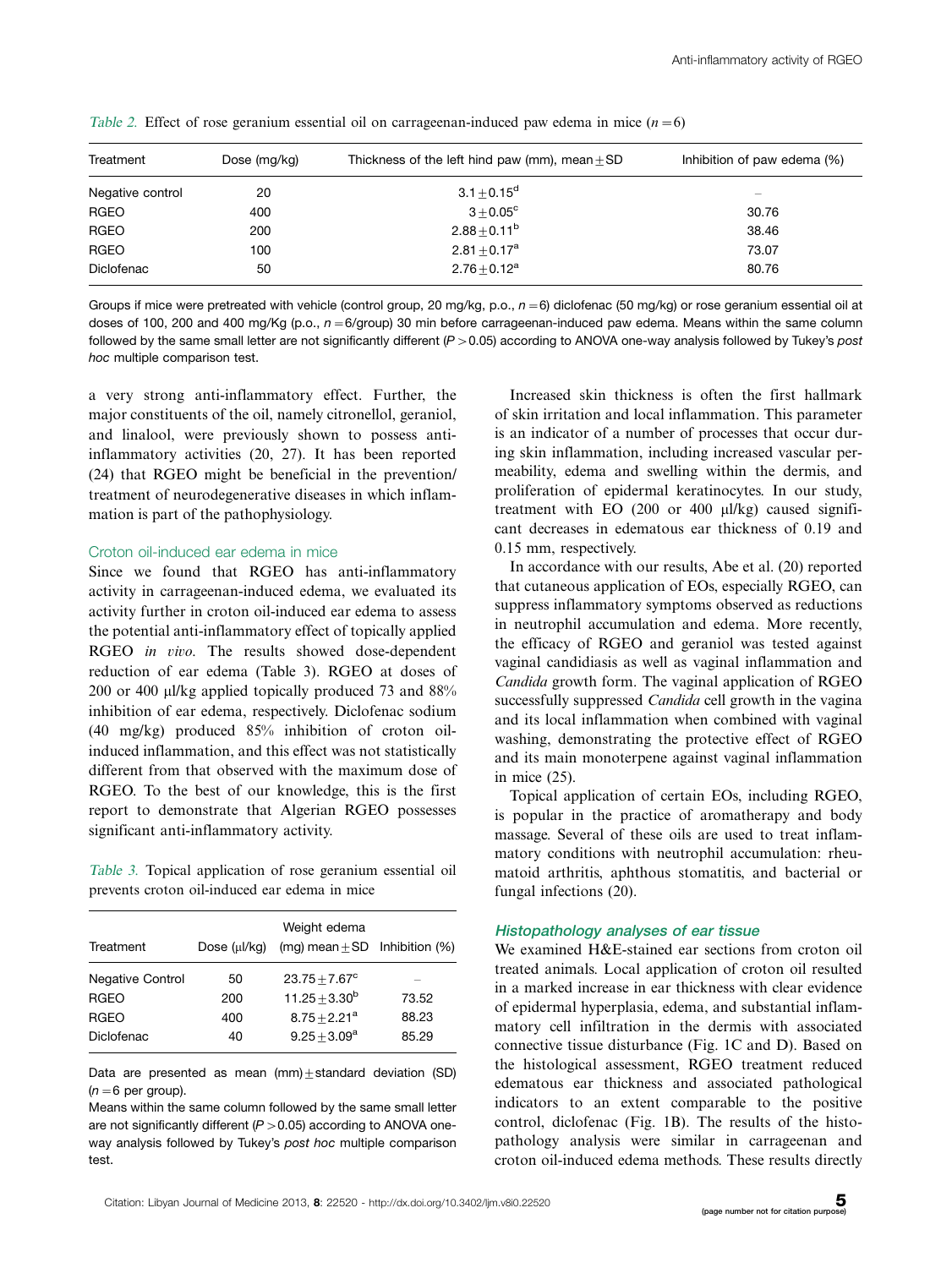

Fig. 1. Histopathology sections of mouse ear biopsies representing keratin, epidermal, dermal, and cartilage layers (magnification x100). Harry's hematoxylin-eosin stained sections were scored as mild  $(+)$ , moderate  $(++)$ , and severe  $(++)$ for edema and substantial inflammatory mononuclear and/or polymorphonuclear cell infiltration in the dermis inflammation phase. (A) no treatment; (B) rose geranium essential oil treatment: edema (-); inflammatory cell infiltration (+), inflammation phase  $(\pm)$ . (C) and (D) croton oil: edema  $(++)$ ; inflammatory cell infiltration  $(++)$ , inflammation phase  $(++)$ . Ke: keratin; Ep: epidermal layer; De: dermal layer; Mu: muscle; Ca: cartilage layer; Od: edema; Pc: polymorphonuclear cell infiltration.

illustrate the effects of RGEO within the target tissue, providing further evidence that RGEO ameliorates croton oil-induced contact dermatitis. Our results are in agreement with a study by Al-Reza et al. (28), whose histological analysis revealed that Jujuba fruit oil inhibited the inflammatory responses of skin inflammation.

#### **Conclusions**

RGEO is used as an antibacterial and antifungal agent in folk medicine as well as a food preservative. The results of our present study together with those of other researchers give strong impetus to the consideration of RGEO as a potentially useful anti-inflammatory agent both for the prevention and treatment of acute or chronic inflammatory skin diseases. In addition, study of the major chemical constituents of RGEO might accelerate the development of new, effective, and safe anti-inflammatory drugs.

# Conflict of interest and funding

The authors have not received any funding or benefits from industry or elsewhere to conduct this study.

# **References**

- 1. Taher YA. Antinociceptive activity of Mentha piperita leaf aqueous extract in mice. Libyan J Med. 2012; 7: 16205.
- 2. Dub AM, Dugani AM. Antithrombotic effect of repeated doses of the ethanolic extract of local olive (Olea europaea L.) leaves in rabbits. Libyan J Med. 2013; 8: 20947.
- 3. Mahdi EJ. Aspirin and its related non-steroidal anti-inflammatory drugs. Libyan J Med. 2013; 8: 21569.
- 4. Bakkali F, Averbeck S, Averbeck D, Idaomar M. Biological effects of essential oils - a review. Food Chem Toxicol. 2008; 46: 44675.
- 5. Chou ST, Lai CP, Lin CC, Shih Y. Study of the chemical composition, antioxidant activity and anti-inflammatory activity of essential oil from Vetiveria zizanioides. Food Chem. 2012; 134: 262-8.
- 6. Suntar I, Tumen I, Ustun O, Keles H, Akkol EK. Appraisal on the wound healing and anti-inflammatory activities of the essential oils obtained from the cones and needles of Pinus species by in vivo and in vitro experimental models. J Ethnopharmacol. 2012; 139: 53340.
- 7. Boukhatem MN, Saidi F, Hamaidi MS, Hakim Y, Mekarnia M. Culture et exploitation industrielle du géranium rosat (Pelargonium graveolens) en Algérie: état des lieux et perspectives. Phytothérapie. 2011; 9: 304-9.
- 8. Lis-Balchin M. Geranium and Pelargonium: the genera Geranium and Pelargonium. London: CRC Press, Taylor & Francis; 2002.
- 9. Boukhris M, Bouaziz M, Feki I, Jemai H, El Feki A, Sayadi S. Hypoglycemic and antioxidant effects of leaf essential oil of